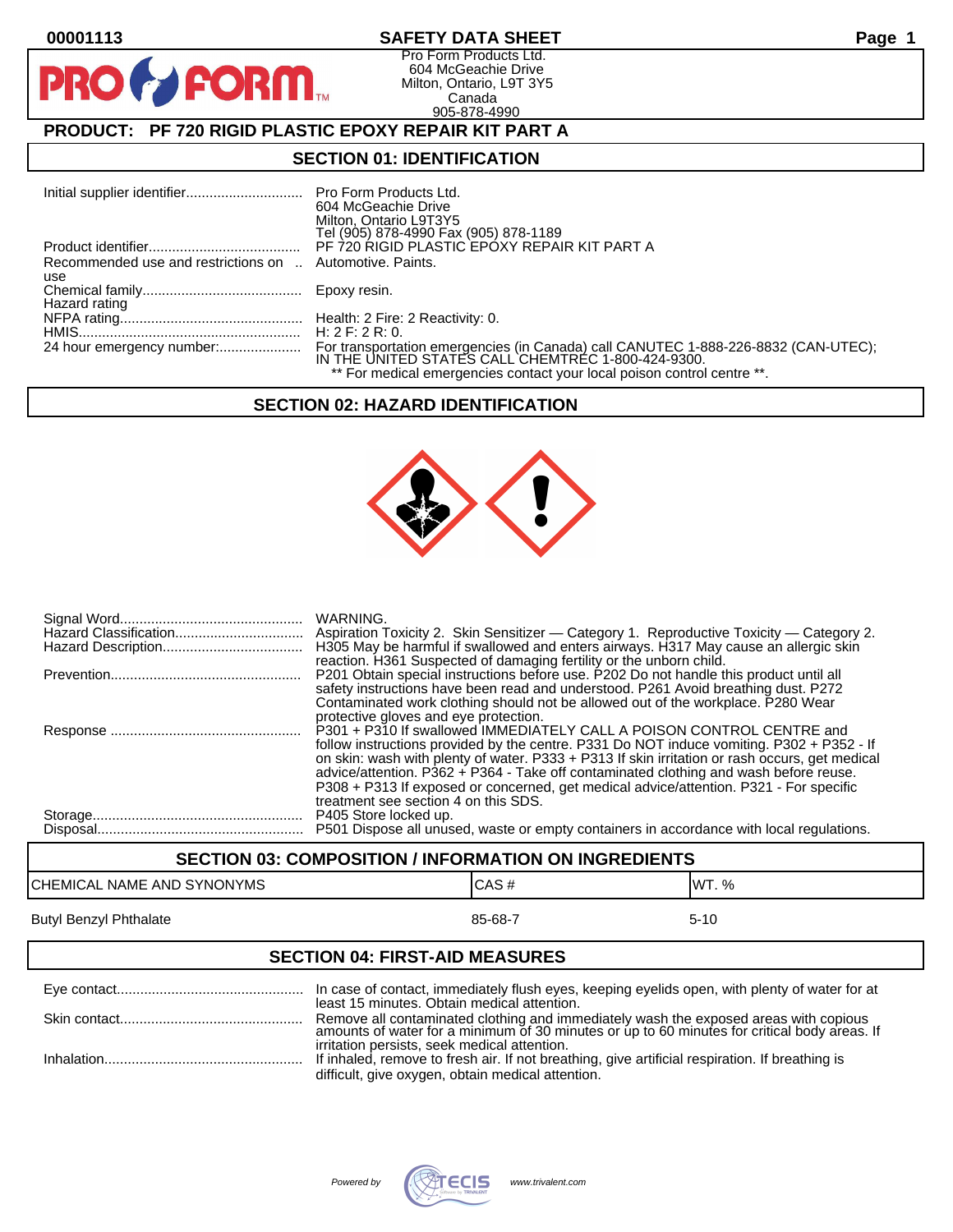## **PRODUCT: PF 720 RIGID PLASTIC EPOXY REPAIR KIT PART A**

#### **SECTION 04: FIRST-AID MEASURES**

| This product could cause chemical pneumonitis through aspiration of the product into the<br>lungs following accidental ingestion. If ingestion is suspected, contact physician or poison<br>control center immediately. If spontaneous vomiting occurs have victim lean forward with<br>head down to prevent aspiration of fluid into the lungs. Never give anything by mouth to an |
|-------------------------------------------------------------------------------------------------------------------------------------------------------------------------------------------------------------------------------------------------------------------------------------------------------------------------------------------------------------------------------------|
| unconscious person.<br>Treat victims symptomatically. In the event of an incident involving this product ensure that<br>medical authorities are provided a copy of this safety data sheet.                                                                                                                                                                                          |

#### **SECTION 05: FIRE-FIGHTING MEASURES**

Suitable and unsuitable extinguishing ..... "Alcohol" foam, CO2, dry chemical. media Specific hazards arising from the ............. Oxides of carbon (CO, CO2). hazardous product, such as the nature of any hazardous combustion products<br>Special protective equipment and ............

Special protective equipment and ............ Firefighter should be equipped with self-contained breathing apparatus and full protective<br>precautions for fire-fighters on the clothing to protect against potentially toxic an clothing to protect against potentially toxic and irritating fumes.

#### **SECTION 06: ACCIDENTAL RELEASE MEASURES**

 Leak/spill.................................................. Ventilate. Eliminate all sources of ignition. Contain the spill. Avoid all personal contact. Evacuate all non-essential personnel. Prevent runoff into drains, sewers, and other waterways. Absorb with earth, sand, or another dry inert material. Shovel into suitable unsealed containers, transport to well-ventilated area (outside) and treat with neutralizing solution: mixture of water (80%) with non-ionic surfactànt Tergitol TMN-10 (20%); or water (90%), concentrated ammonia (3-8%) and detergent (2%). Spilled material and water rinses are classified as chemical waste, and must be disposed of in accordance with current local, provincial, state, and federal regulations.

#### **SECTION 07: HANDLING AND STORAGE**

| Precautions for safe handling              | Keep away from heat, sparks, and open flame. Avoid all skin contact and ventilate<br>adequately, otherwise wear an appropriate breathing apparatus. Always adopt<br>precautionary measures against build-up of static which may arise from appliances,<br>handling and the containers in which product is packed. Ground handling equipment. Avoid<br>breathing vapours or mist. Handle and open container with care. Employees should wash<br>hands and face before eating or drinking. |
|--------------------------------------------|------------------------------------------------------------------------------------------------------------------------------------------------------------------------------------------------------------------------------------------------------------------------------------------------------------------------------------------------------------------------------------------------------------------------------------------------------------------------------------------|
| Conditions for safe storage, including any | Keep away from heat, sparks, and open flames. Keep container closed when not in use.                                                                                                                                                                                                                                                                                                                                                                                                     |
| incompatibilities                          | Store away from oxidizing and reducing materials.                                                                                                                                                                                                                                                                                                                                                                                                                                        |

# **SECTION 08: EXPOSURE CONTROLS / PERSONAL PROTECTION**

| <b>IINGREDIENTS</b>              | TWA             | <b>ACGIH TLV</b><br><b>STEL</b>                                                                                                                                                                                                                                                                                                                                                                                                                                                        | <b>IPEL</b>     | <b>OSHA PEL</b><br><b>STEL</b> | <b>NIOSH</b><br>IREL |
|----------------------------------|-----------------|----------------------------------------------------------------------------------------------------------------------------------------------------------------------------------------------------------------------------------------------------------------------------------------------------------------------------------------------------------------------------------------------------------------------------------------------------------------------------------------|-----------------|--------------------------------|----------------------|
| <b>Butyl Benzyl Phthalate</b>    | Not established | Not established                                                                                                                                                                                                                                                                                                                                                                                                                                                                        | Not established | Not established                | Not established      |
| Appropriate engineering controls |                 | Liquid chemical goggles.<br>Local exhaust ventilation is recommended. Wear an appropriate, properly fitted respirator<br>when contaminant levels exceed the recommended exposure limits.<br>Chemical resistant gloves. Butyl rubber. Nitrile rubber. Vitron.<br>Wear adequate protective clothes.<br>Safety boots per local regulations.<br>Emergency showers and eye wash stations should be available.<br>Local exhaust should be used to maintain levels below the exposure limits. |                 |                                |                      |

# **SECTION 09: PHYSICAL AND CHEMICAL PROPERTIES**

| Appearance/Physical state                                               | Paste.<br>Blue.                         |
|-------------------------------------------------------------------------|-----------------------------------------|
| Odour threshold (ppm)                                                   | Sweet odour.<br>Not available.<br>2 Pa. |
| Vapour pressure (mm Hg)                                                 | 10.8.<br>Not applicable.                |
| Relative Density (Specific Gravity)<br>Melting / Freezing point (deg C) | 1.10.<br>Not available.<br>$2.82\%$     |
| Initial boiling point / boiling range (deg C).                          | $240^{\circ}$ C.                        |

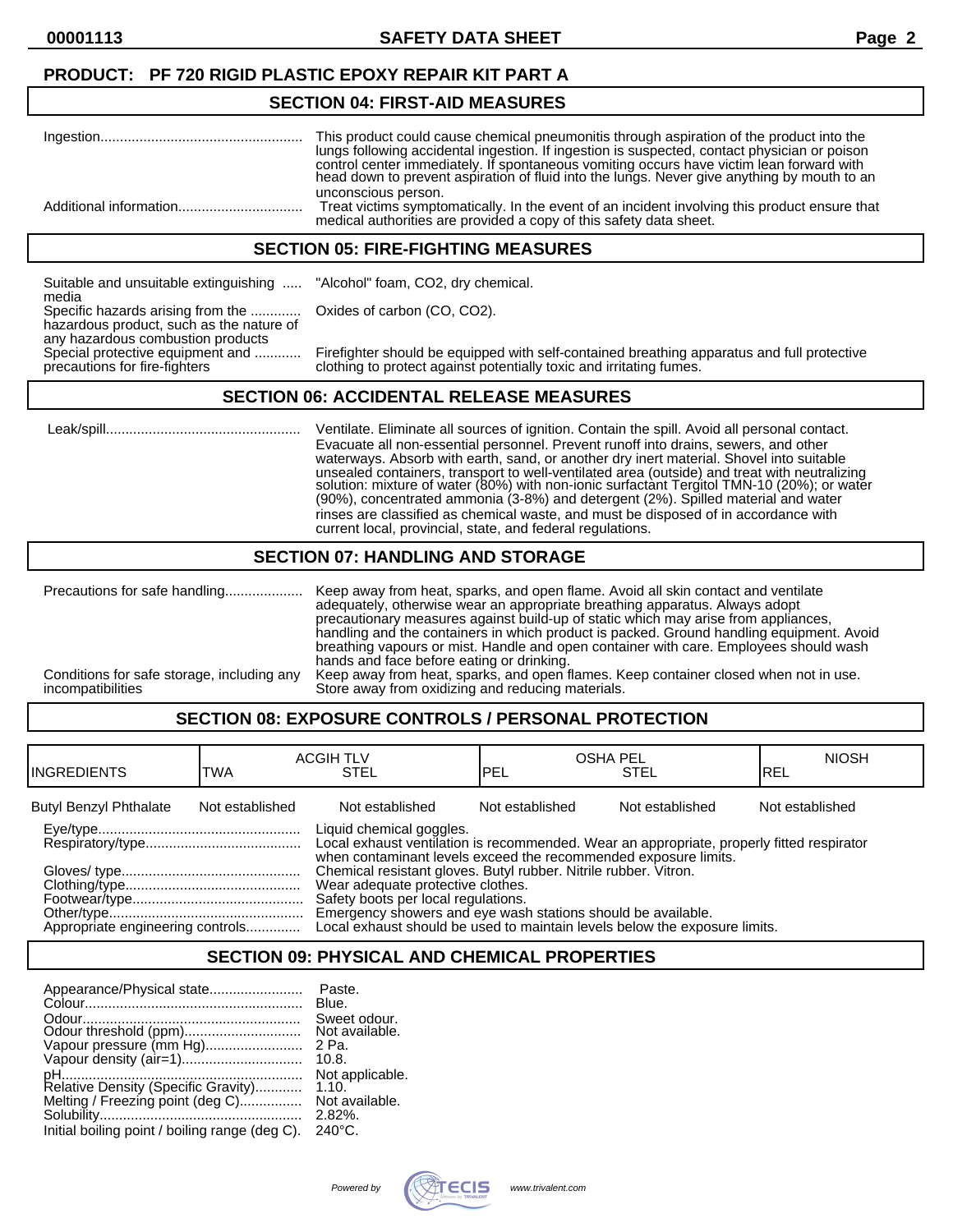# **PRODUCT: PF 720 RIGID PLASTIC EPOXY REPAIR KIT PART A**

#### **SECTION 09: PHYSICAL AND CHEMICAL PROPERTIES**

|                                                           | Not available.<br>> 149°C Close<br>Not available.<br>Not applicable. |
|-----------------------------------------------------------|----------------------------------------------------------------------|
| Lower flammable limit (% vol)<br>No Data.                 |                                                                      |
| Partition coefficient — n-octanol/water<br>Not available. |                                                                      |
| % Volatile by volume<br>$< 1.0\%$ .                       |                                                                      |

**SECTION 10: STABILITY AND REACTIVITY**

149°C Closed cup.

| Conditions to avoid, including static<br>discharge, shock or vibration<br>Hazardous decomposition products | Stable at normal temperatures and pressures.<br>Avoid heat, sparks and flames. Explosive reactions can occur in the presence of strong<br>oxidizing agents. Contact with water liberates toxic gas.<br>Strong oxidizers, amines, strong lewis or mineral acids, mercaptans, anhydrides,<br>thiosulfates, carboxylic acids, alcohol, amides. Reacts with caustic.<br>Dense black smoke. Oxides of carbon (CO,CO2). |
|------------------------------------------------------------------------------------------------------------|-------------------------------------------------------------------------------------------------------------------------------------------------------------------------------------------------------------------------------------------------------------------------------------------------------------------------------------------------------------------------------------------------------------------|
| Possibility of hazardous reactions                                                                         | Hazardous polymerization will not occur.                                                                                                                                                                                                                                                                                                                                                                          |

#### **SECTION 11: TOXICOLOGICAL INFORMATION**

| INGREDIENTS                   |                                                                                                                                                                     | <b>LC50</b>                                                                                                                                                                                                                                                                                                                                                                                                                                                                                                                                          | LD50                                         |
|-------------------------------|---------------------------------------------------------------------------------------------------------------------------------------------------------------------|------------------------------------------------------------------------------------------------------------------------------------------------------------------------------------------------------------------------------------------------------------------------------------------------------------------------------------------------------------------------------------------------------------------------------------------------------------------------------------------------------------------------------------------------------|----------------------------------------------|
| <b>Butyl Benzyl Phthalate</b> |                                                                                                                                                                     | Not Available                                                                                                                                                                                                                                                                                                                                                                                                                                                                                                                                        | 2330 mg/kg rat oral 6700 mg/kg<br>rat dermal |
| Effects of chronic exposure   | Eye contact. Skin contact. Inhalation.<br>Can cause redness, irritation, tissue destruction.<br>See acute inhalation.<br>pneumonitis.<br>carcinogenicity to humans. | Can cause moderate irritation, defatting and dermatitis.<br>No evidence of adverse effects from available information.<br>May affect central nervous system. Symptoms include headache, tearing, nausea,<br>excitation, hyper-irritability, loss of equilibrium, convulsion and depression.<br>May be harmful or fatal if swallowed. Aspiration of liquid into lungs can cause chemical<br>Prolonged or repeated contact may cause skin irritation.<br>Butyl benzyl phthalate is listed as a Group 3 carcinogen per IARC, not classifiable as to its |                                              |
|                               |                                                                                                                                                                     | Butyl Benzyl Phthalate is known by the State of California to cause reproductive toxicity.                                                                                                                                                                                                                                                                                                                                                                                                                                                           |                                              |

#### **SECTION 12: ECOLOGICAL INFORMATION**

Persistence and degradability..................

Environmental........................................... Do not allow to enter waters, waste water or soil.

#### **SECTION 13: DISPOSAL CONSIDERATIONS**

contaminated packaging

Information on safe handling for disposal . Empty containers must be handled with care due to product residue. Dispose of waste in and methods of disposal, including any accordance with all applicable Federal, Provincial/S accordance with all applicable Federal, Provincial/State and local regulations.

#### **SECTION 14: TRANSPORT INFORMATION**

regulated. regulated. regulated.

|                         | Not<br>Not |
|-------------------------|------------|
| <b>Marine Pollutant</b> |            |
|                         |            |

Proof of Classification................................ In accordance with Part 2.2.1 of the Transportation of Dangerous Goods Regulations (July 2, 2014) - we certify that classification of this product is correct. .

#### **SECTION 15: REGULATORY INFORMATION**

| SARA Title III<br>Section 302 - extremely hazardous<br>substances     | On Domestic Substances List (DSL).<br>All components are listed.<br>This product is considered hazardous under the OSHA Hazard Communication Standard.<br>None. |
|-----------------------------------------------------------------------|-----------------------------------------------------------------------------------------------------------------------------------------------------------------|
| Section 311/312 - hazard categories Immediate health, delayed health. | None.                                                                                                                                                           |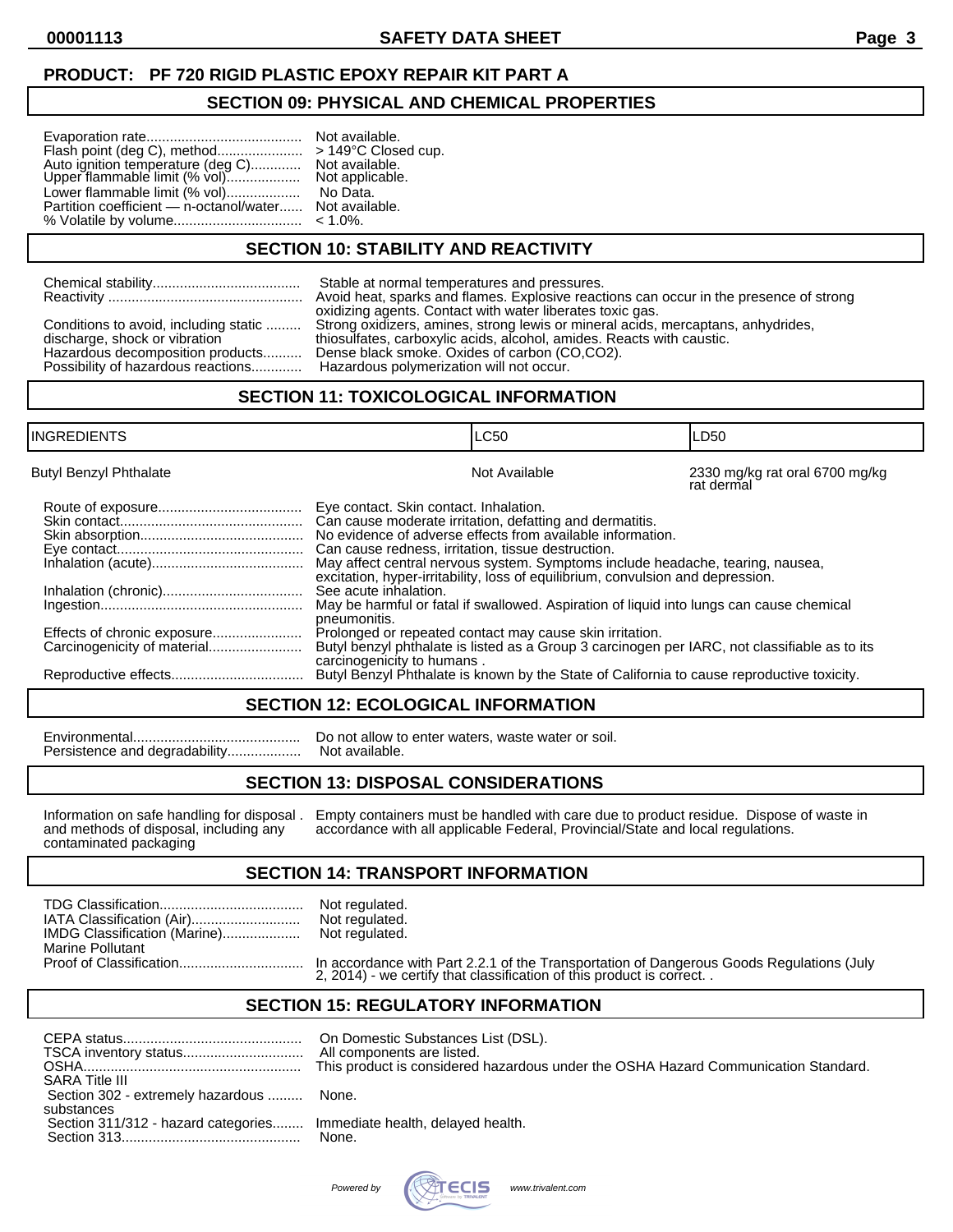### **PRODUCT: PF 720 RIGID PLASTIC EPOXY REPAIR KIT PART A**

# **SECTION 15: REGULATORY INFORMATION**

| EPA hazardous air pollutants (HAPS) | None.                           |
|-------------------------------------|---------------------------------|
| 40CFR63                             |                                 |
|                                     | *WARN<br>المسالم المالفين والمر |

California Proposition 65........................... \*WARNING: This product contains a chemical known to the State of California to cause birth defects or other reproductive harm. (Butyl benzyl phthalate).

# **SECTION 16: OTHER INFORMATION**

|                                                       | Trivalent Data Systems Ltd. www.trivalent.com.<br>$(800)$ 387-7981.<br>DISCLAIMER: All information appearing herein is based upon data obtained from                                                                                                                                                                                                                      |
|-------------------------------------------------------|---------------------------------------------------------------------------------------------------------------------------------------------------------------------------------------------------------------------------------------------------------------------------------------------------------------------------------------------------------------------------|
|                                                       | experience and recognized technical sources. To the best of our knowledge, it is believed<br>to be correct as of the date of issue but we make no representations as to its accuracy or<br>sufficiency and do not suggest or guarantee that any hazards listed herein are the only<br>ones which exist. The hazard information contained herein is offered solely for the |
|                                                       | consideration of the user, subject to his own investigation and verification of compliance<br>with applicable regulations, including the safe use of the product under every foreseeable<br>condition. The information relates only to the product designated herein, and does not<br>relate to its use in combination with any other material or in any other process.   |
|                                                       | 2021-11-09.                                                                                                                                                                                                                                                                                                                                                               |
| Date of the latest revision of the safety  2017-08-04 |                                                                                                                                                                                                                                                                                                                                                                           |

data sheet

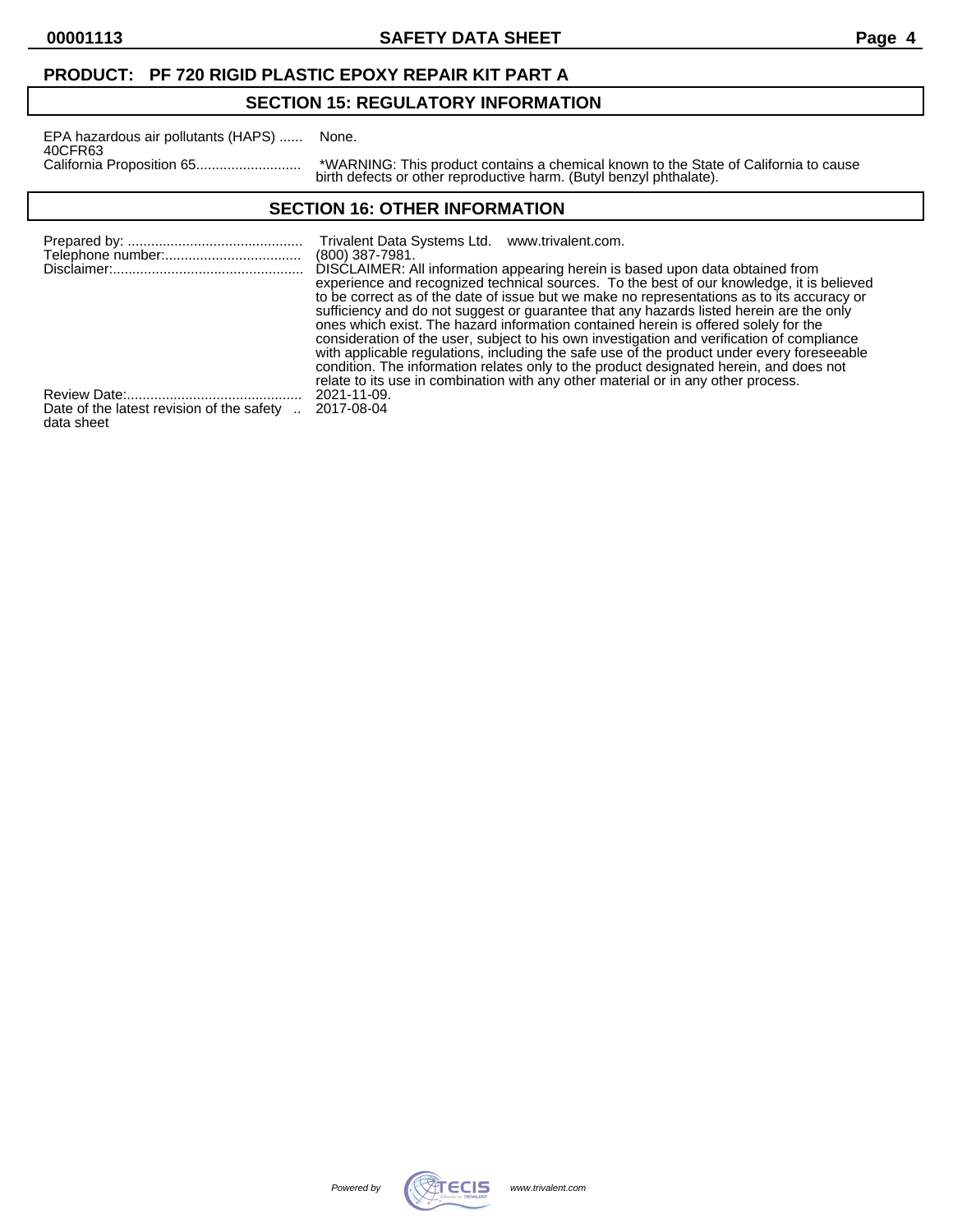**PIR** 

#### **00001116 SAFETY DATA SHEET Page 1**

Pro Form Products Ltd. 604 McGeachie Drive Milton, Ontario, L9T 3Y5 Canada 905-878-4990

# **PRODUCT: PF 720 RIGID PLASTIC EPOXY REPAIR KIT PART B**

**FORM.** 

#### **SECTION 01: IDENTIFICATION**

|                                                          | 604 McGeachie Drive<br>Milton, Ontario L9T3Y5<br>Tel (905) 878-4990 Fax (905) 878-1189                                        |
|----------------------------------------------------------|-------------------------------------------------------------------------------------------------------------------------------|
|                                                          |                                                                                                                               |
| Recommended use and restrictions on  Automotive. Paints. |                                                                                                                               |
| use                                                      |                                                                                                                               |
|                                                          |                                                                                                                               |
|                                                          |                                                                                                                               |
|                                                          |                                                                                                                               |
|                                                          | IN THE UNITED STATES CALL CHEMTREC 1-800-424-9300.<br>** For medical emergencies contact your local poison control centre **. |

#### **SECTION 02: HAZARD IDENTIFICATION**



| WARNING.<br>Corrosive to metals 1. Skin Irritation - Category 2. Skin Sensitizer - Category 1. Eye                                                                                                                                                                                                                                                                                                                                                            |
|---------------------------------------------------------------------------------------------------------------------------------------------------------------------------------------------------------------------------------------------------------------------------------------------------------------------------------------------------------------------------------------------------------------------------------------------------------------|
| Irritant 2.<br>H290 May be corrosive to metals. H316 Causes mild skin irritation. H317 May cause an<br>allergic skin reaction. H320 Causes eye irritation.                                                                                                                                                                                                                                                                                                    |
| P234 Keep only in original packaging. P264 Wash thoroughly after handling. P261 Avoid<br>breathing mists, vapours and sprays. P272 Contaminated work clothing should not be                                                                                                                                                                                                                                                                                   |
| allowed out of the workplace. P280 Wear protective gloves and eye protection.<br>P390 Absorb spillage to prevent material-damage. P332 + P313 - If skin irritation occurs<br>get medical attention or advice. P302 + P352 - If on skin: wash with plenty of water. P333 +<br>P313 If skin irritation or rash occurs, get medical advice/attention. P362 + P364 - Take off<br>contaminated clothing and wash before reuse. P305 + P351 + P338 If in eyes rinse |
| cautiously with water for several minutes. Remove contact lenses, if present and easy to<br>do. Continue rinsing until medical help arrives. P337 + P313 - If eye irritation persists get<br>medical attention. P321 - For specific treatment see section 4 on this SDS.                                                                                                                                                                                      |
| P406 Store in a corrosion resistant container with a resistant inner liner.<br>P501 Dispose all unused, waste or empty containers in accordance with local regulations.                                                                                                                                                                                                                                                                                       |

# **SECTION 03: COMPOSITION / INFORMATION ON INGREDIENTS** CHEMICAL NAME AND SYNONYMS CAS A CAS # CAS # WT. % 2,4,6-Tris(Dimethylaminomethyl) Phenol 90-72-2 10-30 Bis-((Dimethylamino)methyl) phenol 71074-89-0 71074-89-0

# **SECTION 04: FIRST-AID MEASURES**

| In case of contact, immediately flush eyes, keeping eyelids open, with plenty of water for at                                                |
|----------------------------------------------------------------------------------------------------------------------------------------------|
| least 15 minutes. Obtain medical attention.<br>Remove all contaminated clothing and immediately wash the exposed areas with copious          |
| amounts of water for a minimum of 30 minutes or up to 60 minutes for critical body areas. If<br>irritation persists, seek medical attention. |
| If inhaled, remove to fresh air. If not breathing, give artificial respiration. If breathing is                                              |
| difficult, give oxygen, obtain medical attention.                                                                                            |
| If ingestion is suspected, contact physician or poison control center immediately. If                                                        |
| spontaneous vomiting occurs have victim lean forward with head down to prevent                                                               |
| aspiration of fluid into the lungs. Never give anything by mouth to an unconscious person.                                                   |

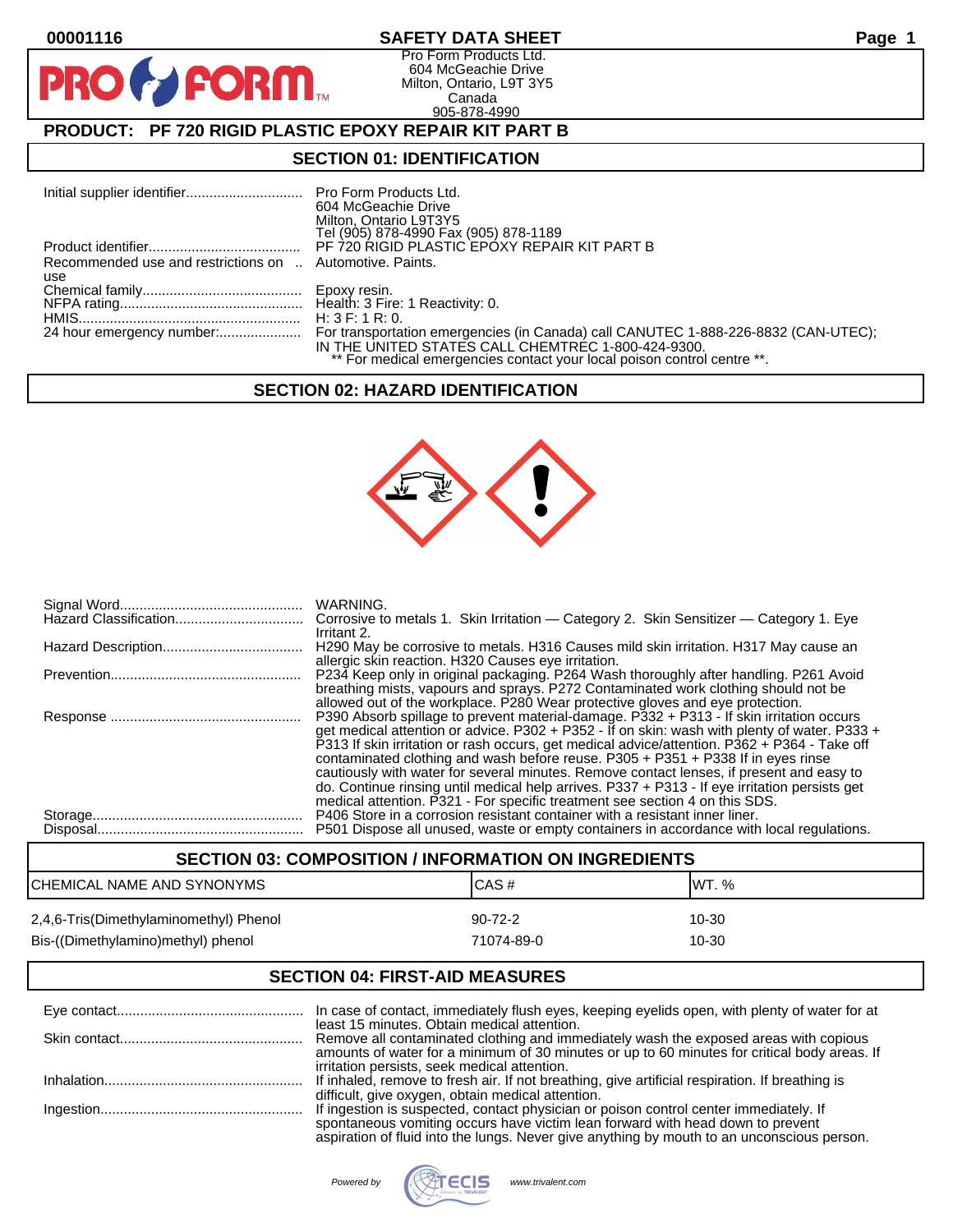#### **PRODUCT: PF 720 RIGID PLASTIC EPOXY REPAIR KIT PART B**

#### **SECTION 04: FIRST-AID MEASURES**

Additional information................................ Treat victims symptomatically. In the event of an incident involving this product ensure that medical authorities are provided a copy of this safety data sheet.

## **SECTION 05: FIRE-FIGHTING MEASURES**

Suitable and unsuitable extinguishing ..... "Alcohol" foam, CO2, dry chemical. media

Specific hazards arising from the ............. Oxides of carbon (CO, CO2).

hazardous product, such as the nature of any hazardous combustion products<br>Special protective equipment and ............

Special protective equipment and ............ Firefighter should be equipped with self-contained breathing apparatus and full protective<br>precautions for fire-fighters clothing to protect against potentially toxic and irrit clothing to protect against potentially toxic and irritating fumes.

#### **SECTION 06: ACCIDENTAL RELEASE MEASURES**

 Leak/spill.................................................. Ventilate. Eliminate all sources of ignition. Contain the spill. Avoid all personal contact. Evacuate all non-essential personnel. Absorb with earth, sand, or another dry inert material. Shovel into suitable unsealed containers, transport to well-ventilated area (outside) and treat with neutralizing solution: mixture of water (80%) with non-ionic surfactant Tergitol TMN-10 (20%); or water (90%), concentrated ammonia (3-8%) and detergent (2%). Prevent runoff into drains, sewers, and other waterways. Spilled material and water rinses are classified as chemical waste, and must be disposed of in accordance with current local, provincial, state, and federal regulations.

#### **SECTION 07: HANDLING AND STORAGE**

|                                            | adequately, otherwise wear an appropriate breathing apparatus. Always adopt<br>precautionary measures against build-up of static which may arise from appliances,<br>handling and the containers in which product is packed. Ground handling equipment. Avoid<br>breathing vapours or mist. Handle and open container with care. Employees should wash<br>hands and face before eating or drinking. |
|--------------------------------------------|-----------------------------------------------------------------------------------------------------------------------------------------------------------------------------------------------------------------------------------------------------------------------------------------------------------------------------------------------------------------------------------------------------|
| Conditions for safe storage, including any | Keep away from heat, sparks, and open flames. Keep container closed when not in use.                                                                                                                                                                                                                                                                                                                |
| incompatibilities                          | Store away from oxidizing and reducing materials.                                                                                                                                                                                                                                                                                                                                                   |

#### **SECTION 08: EXPOSURE CONTROLS / PERSONAL PROTECTION**

| IINGREDIENTS                                               | TWA                                                                                                                                                                                                                                                                                                                                      | <b>ACGIH TLV</b><br><b>STEL</b>                                                                                                                                                    | <b>OSHA PEL</b><br>PEL | <b>STEL</b>     | <b>NIOSH</b><br>IREL |
|------------------------------------------------------------|------------------------------------------------------------------------------------------------------------------------------------------------------------------------------------------------------------------------------------------------------------------------------------------------------------------------------------------|------------------------------------------------------------------------------------------------------------------------------------------------------------------------------------|------------------------|-----------------|----------------------|
| 2,4,6-Tris(Dimethylamino Not established<br>methyl) Phenol |                                                                                                                                                                                                                                                                                                                                          | Not established                                                                                                                                                                    | Not established        | Not established | Not established      |
| Bis-((Dimethylamino)meth Not established<br>yl) phenol     |                                                                                                                                                                                                                                                                                                                                          | Not established                                                                                                                                                                    | Not established        | Not established | Not established      |
|                                                            | Liquid chemical goggles.<br>Local exhaust ventilation is recommended. Wear an appropriate, properly fitted respirator<br>when contaminant levels exceed the recommended exposure limits.<br>Chemical resistant gloves. Butyl rubber. Nitrile rubber. Vitron.<br>Wear adequate protective clothes.<br>Safety boots per local regulations. |                                                                                                                                                                                    |                        |                 |                      |
|                                                            |                                                                                                                                                                                                                                                                                                                                          | Emergency showers and eye wash stations should be available.<br>Local exhaust at points of emission. Local exhaust should be used to maintain levels below<br>the exposure limits. |                        |                 |                      |

# **SECTION 09: PHYSICAL AND CHEMICAL PROPERTIES**

| Appearance/Physical state                      | Paste.           |
|------------------------------------------------|------------------|
|                                                | Light grey.      |
|                                                | Sweet odour.     |
|                                                | Not available.   |
| Vapour pressure (mm Hg)                        | $0.13$ kpa.      |
| Vapour density (air=1)                         | 7.59.            |
|                                                | Slightly acidic. |
| Relative Density (Specific Gravity)            | 1.10.            |
| Melting / Freezing point (deg C)               | Not available.   |
|                                                | Insoluble.       |
| Initial boiling point / boiling range (deg C). | $110^{\circ}$ C. |
|                                                | Not available.   |

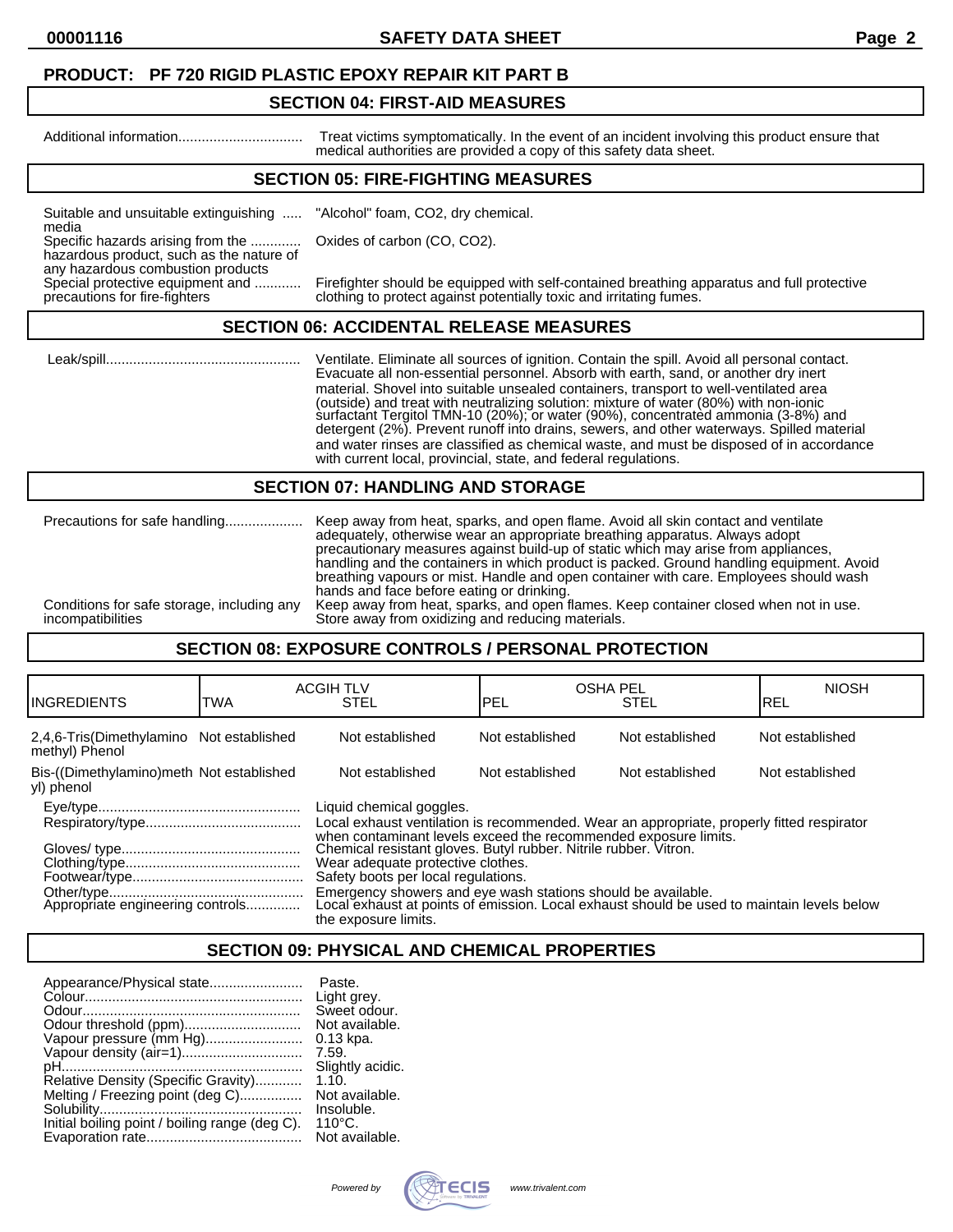# **PRODUCT: PF 720 RIGID PLASTIC EPOXY REPAIR KIT PART B**

#### **SECTION 09: PHYSICAL AND CHEMICAL PROPERTIES**

| Auto ignition temperature (deg C) Not available.                                         |          |
|------------------------------------------------------------------------------------------|----------|
| Upper flammable limit (% vol)          7.0.<br>Lower flammable limit (% vol)        1.0. |          |
| Partition coefficient - n-octanol/water Not available.                                   | No data. |

# **SECTION 10: STABILITY AND REACTIVITY**

|                                       | Stable at normal temperatures and pressures.                                           |
|---------------------------------------|----------------------------------------------------------------------------------------|
|                                       | Avoid heat, sparks and flames. Explosive reactions can occur in the presence of strong |
| Conditions to avoid, including static | oxidizing agents. Contact with water liberates toxic gas.                              |
| discharge, shock or vibration         | Strong oxidizing material.                                                             |
| Hazardous decomposition products      | By fire:. Dense black smoke. Oxides of carbon (CO,CO2).                                |
| Possibility of hazardous reactions    | Hazardous polymerization will not occur.                                               |

# **SECTION 11: TOXICOLOGICAL INFORMATION**

| <b>INGREDIENTS</b>                                                |                                                                                                                                                                        | LC50                                                                                     | LD50                                            |
|-------------------------------------------------------------------|------------------------------------------------------------------------------------------------------------------------------------------------------------------------|------------------------------------------------------------------------------------------|-------------------------------------------------|
| 2,4,6-Tris(Dimethylaminomethyl) Phenol                            |                                                                                                                                                                        | >0.5 mg/L 1Hr Inhalation, Rat                                                            | 1200 mg/kg oral rat 1280 mg/kg<br>dermal rabbit |
| Bis-((Dimethylamino)methyl) phenol                                |                                                                                                                                                                        | Not Available                                                                            | Not Available                                   |
|                                                                   | Eye contact. Skin contact. Inhalation.<br>Corrosive.<br>May be harmful if absorbed through the skin.<br>Corrosive.<br>Irritating to respiratory tract.<br>pneumonitis. | May be harmful or fatal if swallowed. Aspiration of liquid into lungs can cause chemical |                                                 |
| Effects of chronic exposure<br>Sensitizing capability of material | Possible damage to liver and kidneys.<br>May cause sensitization by skin contact.<br>None known.<br>No data.                                                           |                                                                                          |                                                 |

#### **SECTION 12: ECOLOGICAL INFORMATION**

Persistence and degradability...................

Environmental........................................... Do not allow to enter waters, waste water or soil.

# **SECTION 13: DISPOSAL CONSIDERATIONS**

contaminated packaging

Information on safe handling for disposal . Empty containers must be handled with care due to product residue. Dispose of waste in and methods of disposal, including any accordance with all applicable Federal, Provincial/S and methods of disposal, including and methods of disposal, including accordance with all applicable Federal, Provincial/State and local regulations.

# **SECTION 14: TRANSPORT INFORMATION**

|                              | UN2735 - AMINES, LIQUID, CORROSIVE, N.O.S. (Tris-2,4,6-(Dimethylaminomethyl)<br>Phenol) - Class 8 - Packing Group III - This product meets the Limited Quantity exemption<br>when packaged in containers less than 5 liters. This product meets the Limited Quantity<br>exemption when packaged in containers less than 5 liters. |
|------------------------------|-----------------------------------------------------------------------------------------------------------------------------------------------------------------------------------------------------------------------------------------------------------------------------------------------------------------------------------|
|                              | UN2735 - AMINES, LIQUID, CORROSIVE, N.O.S. (Tris-2,4,6-(Dimethylaminomethyl)<br>Phenol) - Class 8 - Packing Group III.                                                                                                                                                                                                            |
| IMDG Classification (Marine) | UN2735 - AMINES, LIQUID, CORROSIVE, N.O.S. (Tris-2,4,6-(Dimethylaminomethyl)<br>Phenol) - Class 8 - Packing Group III - EmS: F-E S-E.                                                                                                                                                                                             |
|                              | No.<br>In accordance with Part 2.2.1 of the Transportation of Dangerous Goods Regulations (July                                                                                                                                                                                                                                   |
|                              | 2, 2014) - we certify that classification of this product is correct                                                                                                                                                                                                                                                              |

# **SECTION 15: REGULATORY INFORMATION**

| CEPA status           | On Domestic Substances List (DSL).                                                 |
|-----------------------|------------------------------------------------------------------------------------|
| TSCA inventory status | All components are listed.                                                         |
| <b>OSHA</b>           | This product is considered hazardous under the OSHA Hazard Communication Standard. |
| SARA Title III        |                                                                                    |